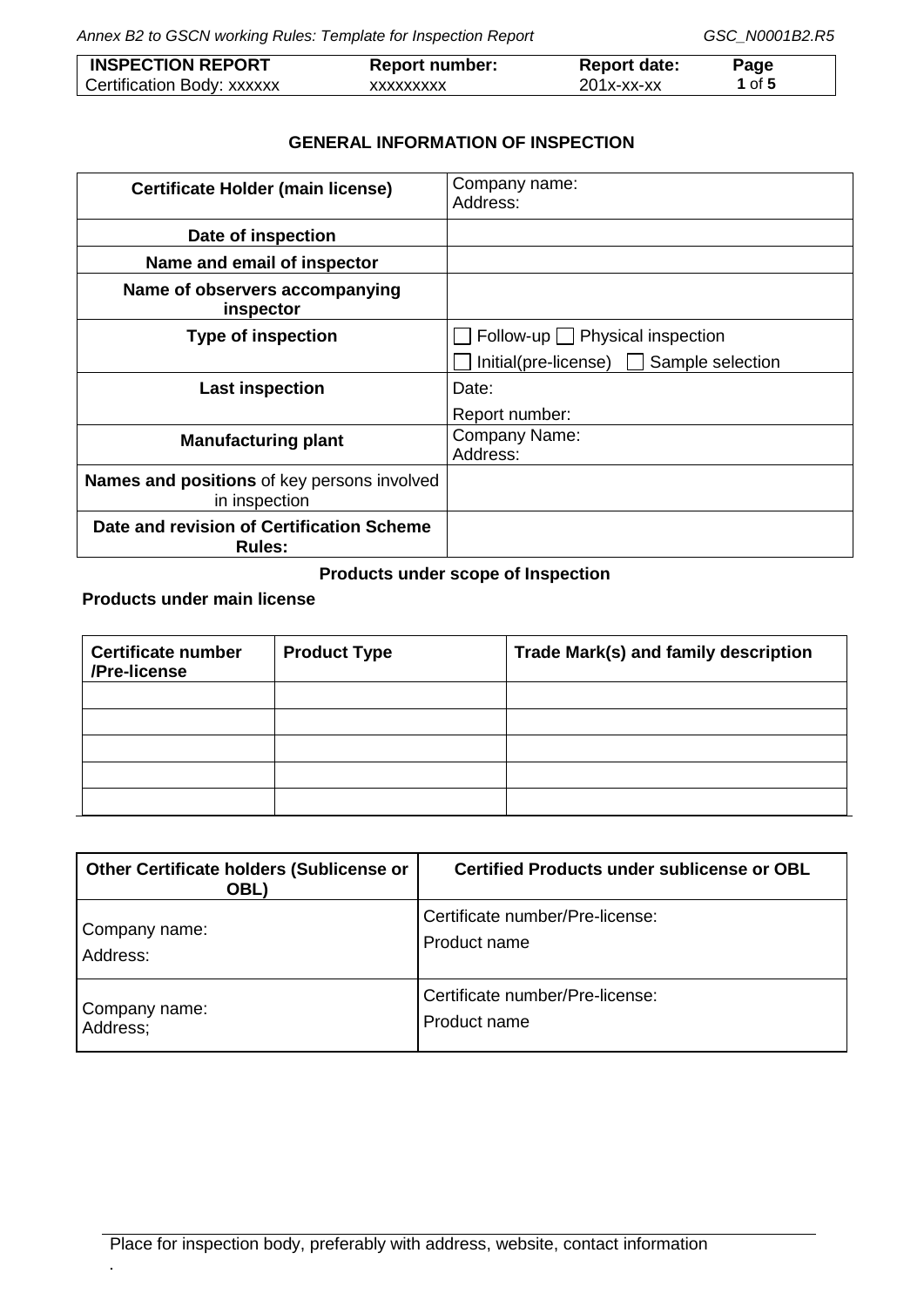| <b>INSPECTION REPORT</b>   | <b>Report number:</b> | <b>Report date:</b> | Page   |
|----------------------------|-----------------------|---------------------|--------|
| Certification Body: xxxxxx | XXXXXXXXX             | 201x-xx-xx          | 2 of 5 |

## **FACTORY PRODUCTION CONTROL**

## **Assessment of requirements included in Annex C1 of current Certification Scheme Rules**

| <b>Code for Compliance column</b>                | (Below is an example for a code of compliance) |
|--------------------------------------------------|------------------------------------------------|
| (Each CB may use different a different code. All | C: Conforming to requirement                   |
| findings are explained in last page of Report)   | <b>NC:</b> Non Conformity detected             |
|                                                  | <b>OBS: Observation</b>                        |
|                                                  | <b>NA:</b> Not applicable                      |

|              | <b>Clauses of Annex C1</b>                                         | <b>Checked</b><br>(Yes/No) | Compliance         |
|--------------|--------------------------------------------------------------------|----------------------------|--------------------|
| $\mathbf{1}$ | <b>General</b>                                                     |                            |                    |
|              | Certified Quality Management System that includes in its scope     |                            | Certificate nº:    |
|              | the manufacturing of Certified Products. If the Certification Body |                            |                    |
|              | is accredited and proper documentation is presented, the           |                            | Date of validity:  |
|              | requirements on this page and internal audit may not be            |                            |                    |
|              | checked                                                            |                            | Date<br>of<br>last |
|              |                                                                    |                            | ISO 9001 audit     |
|              |                                                                    |                            | report:            |
| $\mathbf 2$  | Organization                                                       |                            |                    |
| 2.1          | General                                                            |                            |                    |
|              | FPC system exists that ensures compliance of products              |                            |                    |
|              | Records kept for at least 3 years                                  |                            |                    |
|              | Documentation is updated                                           |                            |                    |
|              | Document checked:                                                  |                            |                    |
| 2.2          | <b>Responsibility and authority</b>                                |                            |                    |
|              | Responsibility, authority and interrelationships are defined       |                            |                    |
|              | Document checked:                                                  |                            |                    |
| 2.3          | Management representative for the FPC                              |                            |                    |
|              | A representative is appointed and given the responsibility         |                            |                    |
|              | Document checked:                                                  |                            |                    |
| 2.4          | <b>Quality Objectives</b>                                          |                            |                    |
|              | At least one measurable quality objective is established           |                            |                    |
|              | Document checked:                                                  |                            |                    |
| 2.5          | <b>Management review</b>                                           |                            |                    |
|              | Takes place once a year and is recorded                            |                            |                    |
|              | Contains minimum input                                             |                            |                    |
|              | Document checked:                                                  |                            |                    |
| 2.6          | <b>Training of personnel</b>                                       |                            |                    |
|              | A procedure for training established and maintained                |                            |                    |
|              | There is a training plan and corresponding records                 |                            |                    |
|              | Personnel performing quality tests and inspections is qualified    |                            |                    |
|              | accordingly                                                        |                            |                    |
|              | Document checked:                                                  |                            |                    |
| 3            | <b>Quality Documentation</b>                                       |                            |                    |
|              | There is quality documentation according to requirements a) to     |                            |                    |
|              | $\mathsf{k}$                                                       |                            |                    |
|              | Document checked:                                                  |                            |                    |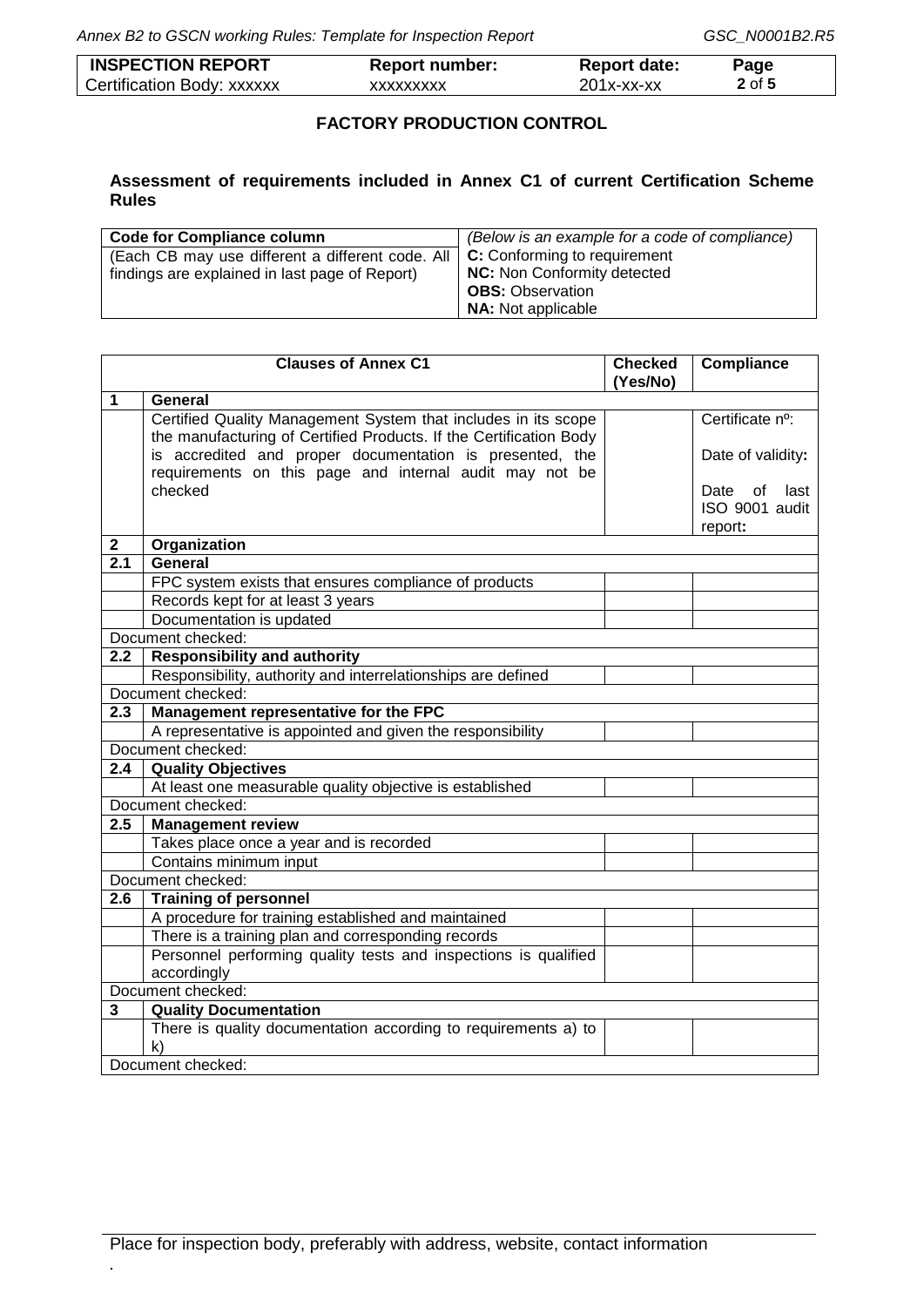| <b>INSPECTION REPORT</b>   | <b>Report number:</b> | <b>Report date:</b> | Page   |
|----------------------------|-----------------------|---------------------|--------|
| Certification Body: xxxxxx | XXXXXXXXX             | $201x$ -xx-xx       | 3 of 5 |

|                  | <b>Clauses of Annex C1</b>                                              | <b>Checked</b><br>(Yes/No) | Compliance |
|------------------|-------------------------------------------------------------------------|----------------------------|------------|
| 4                | <b>Inspection and testing</b>                                           |                            |            |
| $\overline{4.1}$ | General                                                                 |                            |            |
|                  | Responsibility for control, calibration and maintenance of testing,     |                            |            |
|                  | measuring and inspection equipment, whether owned<br>or                 |                            |            |
|                  | subcontracted                                                           |                            |            |
|                  | Document checked:                                                       |                            |            |
| 4.2              | Test equipment                                                          |                            |            |
|                  | Appropriate testing equipment and working instructions                  |                            |            |
|                  | Control(calibration and/or verification) on test equipment              |                            |            |
|                  | Document checked:                                                       |                            |            |
| 4.3              | Inspection and testing of raw materials and other constituent materials |                            |            |
|                  | There are specified and documented requirements                         |                            |            |
|                  | There is traceability to the supplier's documentation                   |                            |            |
|                  | Records for checks and frequencies in corresponding table               |                            |            |
|                  | Document checked:                                                       |                            |            |
| 4.4              | Inspection and testing during manufacture and on finished product       |                            |            |
|                  | There are specified and documented requirements                         |                            |            |
|                  | Records for checks and frequencies in corresponding table               |                            |            |
|                  | Document checked:                                                       |                            |            |
| 4.5              | Inspection and test records                                             |                            |            |
|                  | Results are recorded containing correct information                     |                            |            |
|                  | Document checked:                                                       |                            |            |
| 5                | Actions in the case of non-conforming products                          |                            |            |
|                  | Actions are taken without delay on non-conforming products              |                            |            |
|                  | Non-conforming products are marked, isolated or controlled              |                            |            |
|                  | Once identified or rectified, test or inspection is repeated            |                            |            |
|                  | Corrective and preventive actions are taken and documented              |                            |            |
|                  | Document checked:                                                       |                            |            |
| 6                | Handling, storage, packaging and marking of products                    |                            |            |
|                  | Prevention of damage or deterioration through handling, storage,        |                            |            |
|                  | packaging and marking                                                   |                            |            |
|                  | Document checked:                                                       |                            |            |
| 7                | <b>Traceability of products</b>                                         |                            |            |
|                  | Main components are traceable and identifiable                          |                            |            |
|                  | Document checked:                                                       |                            |            |
|                  | 8 Internal audit                                                        |                            |            |
|                  | If not applicable, the exclusion is documented                          |                            |            |
|                  | Takes place once a year with a properly defined program                 |                            |            |
|                  | The auditing team is impartial                                          |                            |            |
|                  | Documented procedure                                                    |                            |            |
|                  | Records of audits                                                       |                            |            |
|                  | Corrective actions taken                                                |                            |            |
|                  | Follow-up and verification of effectiveness of corrective actions       |                            |            |
|                  | Document checked:                                                       |                            |            |

| <b>General information and questions</b>                                 |  | <b>Compliance</b> |
|--------------------------------------------------------------------------|--|-------------------|
| Have all of the non-conformities detected in the last inspection report  |  |                   |
| been properly closed?                                                    |  |                   |
| Is the Marking of the Product in compliance with the requirements of the |  |                   |
| <b>Certification Scheme Rules?</b>                                       |  |                   |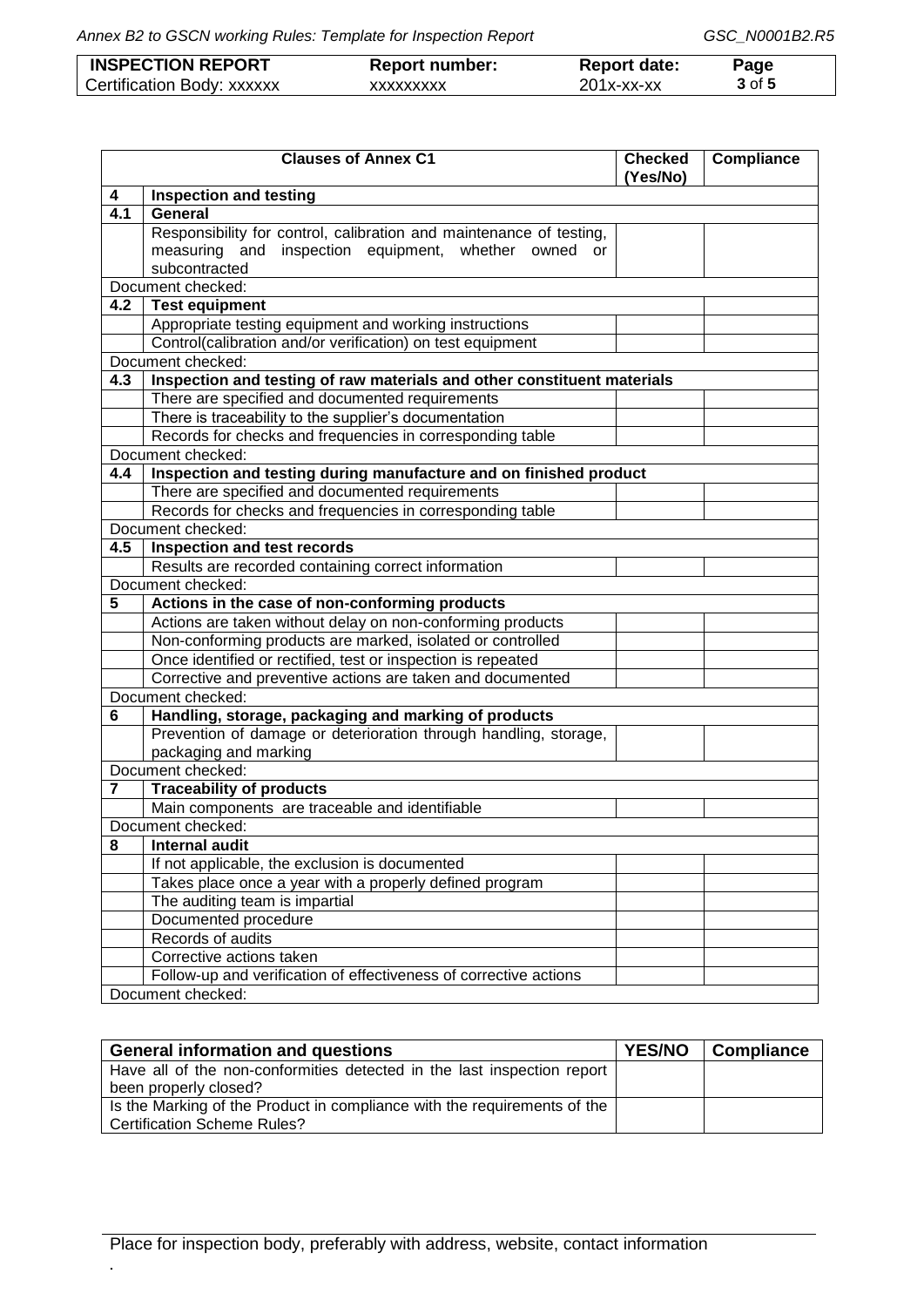*Annex B2 to GSCN working Rules: Template for Inspection Report GSC\_N0001B2.R5*

| <b>INSPECTION REPORT</b>   | <b>Report number:</b> | <b>Report date:</b> | Page   |
|----------------------------|-----------------------|---------------------|--------|
| Certification Body: xxxxxx | xxxxxxxxx             | $201x$ -xx-xx       | 4 of 5 |

|                                          |               | <b>SAMPLE TAKING SHEET</b>                                                                                                        |                           |
|------------------------------------------|---------------|-----------------------------------------------------------------------------------------------------------------------------------|---------------------------|
| <b>Manufacturer name and</b><br>address: |               |                                                                                                                                   |                           |
| Main License Holder:                     |               |                                                                                                                                   |                           |
| Type of product:                         |               |                                                                                                                                   |                           |
| Type of sample taking:                   |               | Remote with pictures [<br>Physical                                                                                                | Remote with video         |
|                                          |               | <b>SAMPLES SELECTED</b>                                                                                                           |                           |
|                                          |               | Trade Mark/Serial number/Manufacturing date/Dimensions                                                                            | Test(s) to be carried out |
|                                          |               |                                                                                                                                   |                           |
|                                          |               |                                                                                                                                   |                           |
|                                          |               |                                                                                                                                   |                           |
|                                          |               |                                                                                                                                   |                           |
|                                          |               | The same number of samples selected have been chosen and are kept by the<br>manufacturer as counter samples: $\Box$ Yes $\Box$ No |                           |
|                                          |               | THE MANUFACTURER WILL SEND A COPY OF THIS PAGE TO THE LABORATORY                                                                  |                           |
| Name and address of Laboratory:          |               |                                                                                                                                   |                           |
|                                          |               |                                                                                                                                   |                           |
|                                          |               |                                                                                                                                   |                           |
|                                          |               |                                                                                                                                   |                           |
| Date:                                    | Signature:    |                                                                                                                                   |                           |
| 201x/xx/xx                               | The inspector |                                                                                                                                   | The Manufacturer          |
|                                          |               |                                                                                                                                   |                           |
|                                          |               |                                                                                                                                   |                           |
|                                          |               |                                                                                                                                   |                           |
|                                          |               |                                                                                                                                   |                           |
|                                          |               |                                                                                                                                   |                           |
|                                          |               |                                                                                                                                   |                           |

# **FINDINGS AND CONCLUSION OF INSPECTION REPORT**